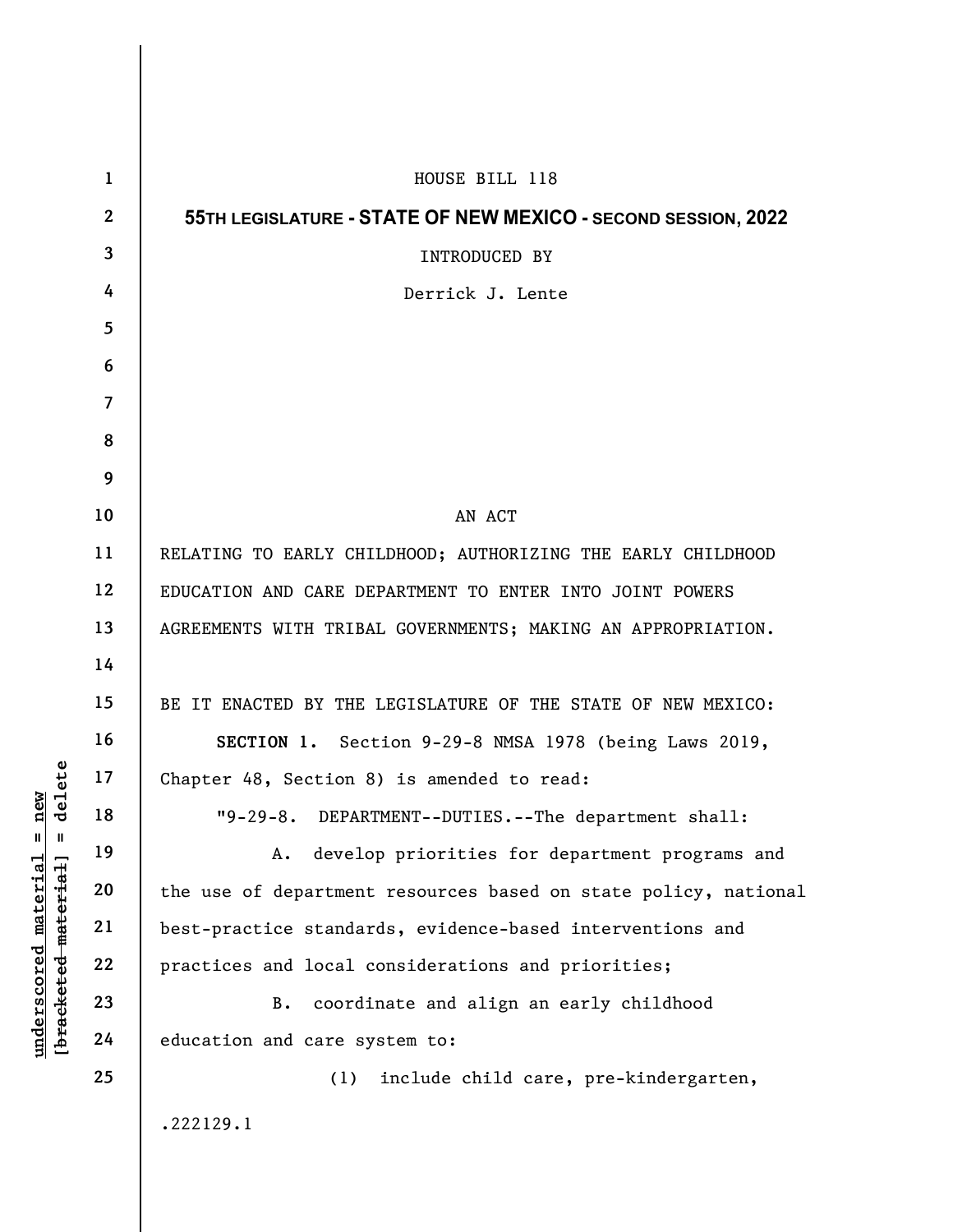underscored material = new [bracketed material] = delete 1 2 3 4 5 6 7 8 9 10 11 12 13 14 15 16 17 18 19 20 21 22 23 24 25 early pre-kindergarten, home visitation, early head start, head start, early childhood special education and early intervention and family support; and (2) provide New Mexico families with consistent access to appropriate care and education services; C. administer the child care assistance, child care licensing and registered child care home programs; D. develop standards for the department-sponsored delivery of early childhood programs; E. cooperate with other state agencies that affect children to develop common contracting procedures and service definitions and a uniform system of access to early childhood programs; F. develop reimbursement criteria for child care centers and home providers licensed by the department; G. conduct biennial assessments of child care or early learning service gaps and needs and establish plans to address those service gaps and needs; H. conduct pre-employment fingerprint-based national criminal background checks on all department employees, including those whose employment by the department arises as a result of the transfer provisions of [Section 34 of this 2019 act] Laws 2019, Chapter 48, Section 34, and on staff members and volunteers of department-contracted providers whose jobs involve direct contact with children participating in .222129.1  $- 2 -$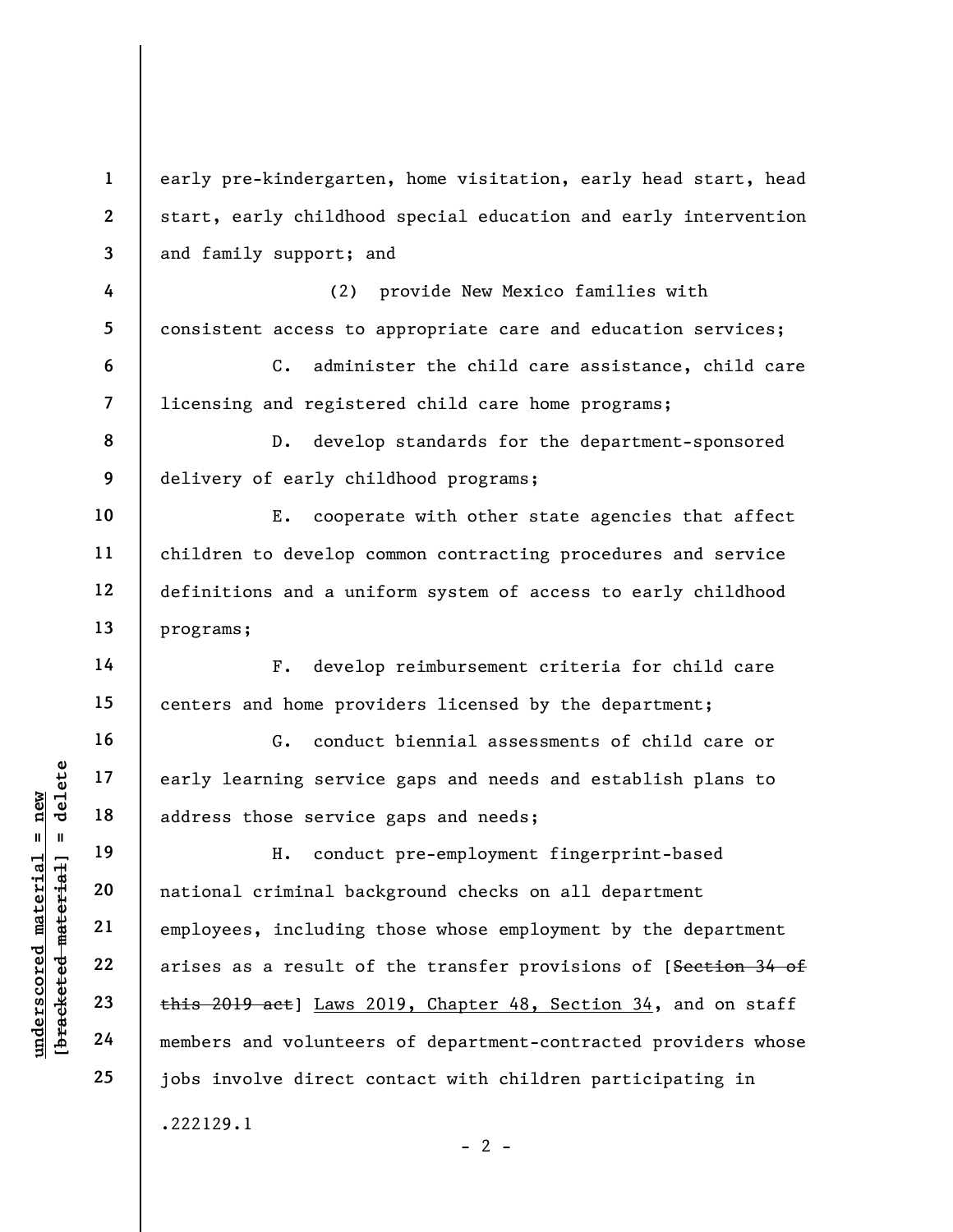understand material specifical material opportunities to non-<br>
except the 19<br>
definition of the specifical material opportunities to non-<br>
P. upon a<br>
pueblo, located in which<br>
21<br>
definition and care property<br>
23<br>
definiti 1 2 3 4 5 6 7 8 9 10 11 12 13 14 15 16 17 18 19 20 21 22 23 24 25 programs delivered by the department or those providers; I. provide a system of seamless transition from prenatal to early childhood programs to kindergarten; J. provide consumer education and accessibility to early childhood care and education programs; K. advance quality early childhood education and care programs to support the development of children to prepare them for success in school; L. ensure effective collaboration with state and local child welfare programs and early childhood health and behavioral health programs; M. develop and manage effective data systems to support the necessary functions of a coordinated program; N. develop an aligned system of workforce development for early childhood professionals; [and] O. promote culturally and linguistically appropriate programming and provide equal education and care opportunities to non-English speaking families; and P. upon a request from an Indian nation, tribe or pueblo, located in whole or in part in New Mexico, enter into a joint powers agreement with such Indian nation, tribe or pueblo to plan, conduct and administer one or more early childhood education and care programs, including programs such as those listed in Paragraph (1) of Subsection B of this section, with the Indian nation, tribe or pueblo using its own culturally and .222129.1  $-3 -$